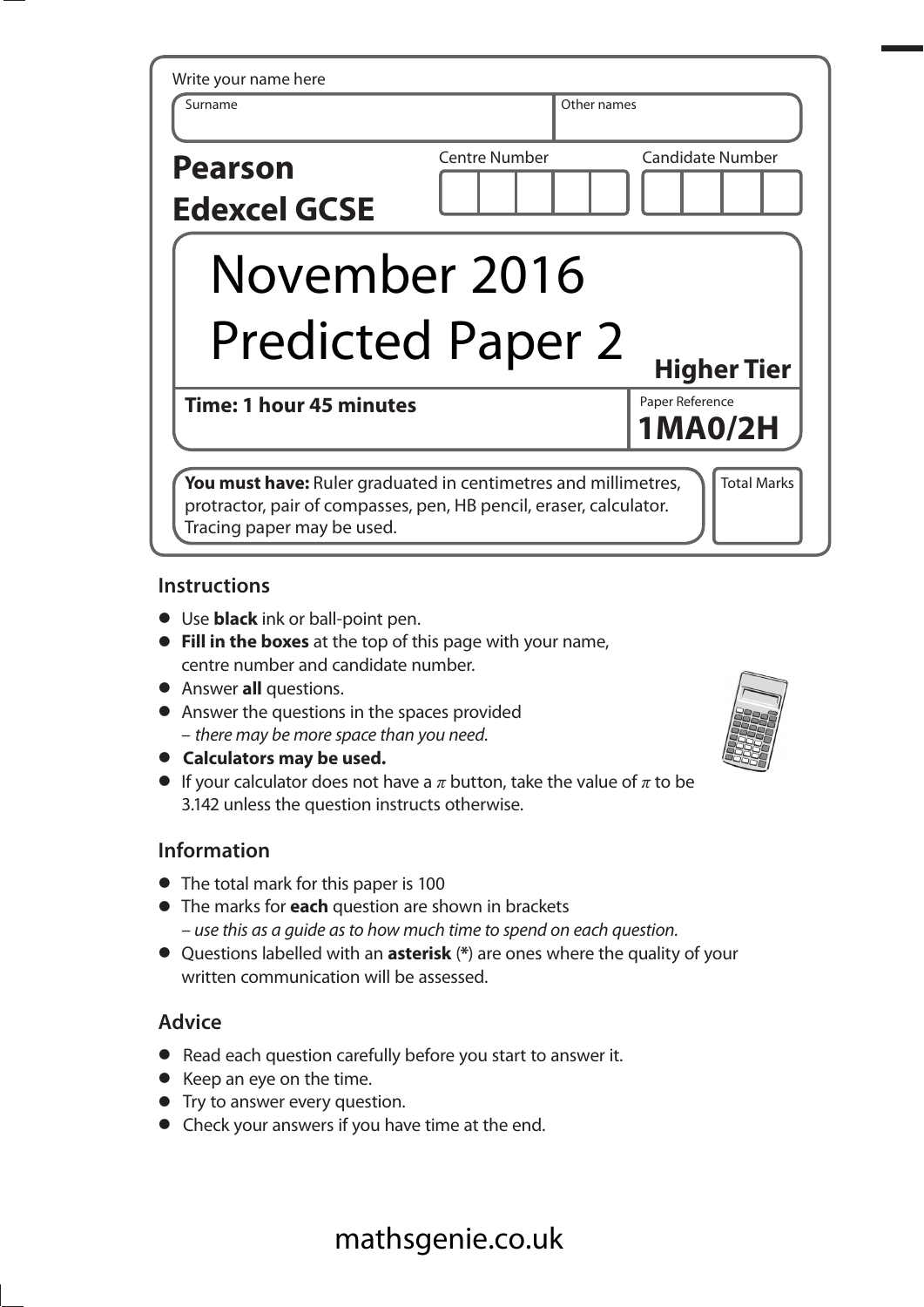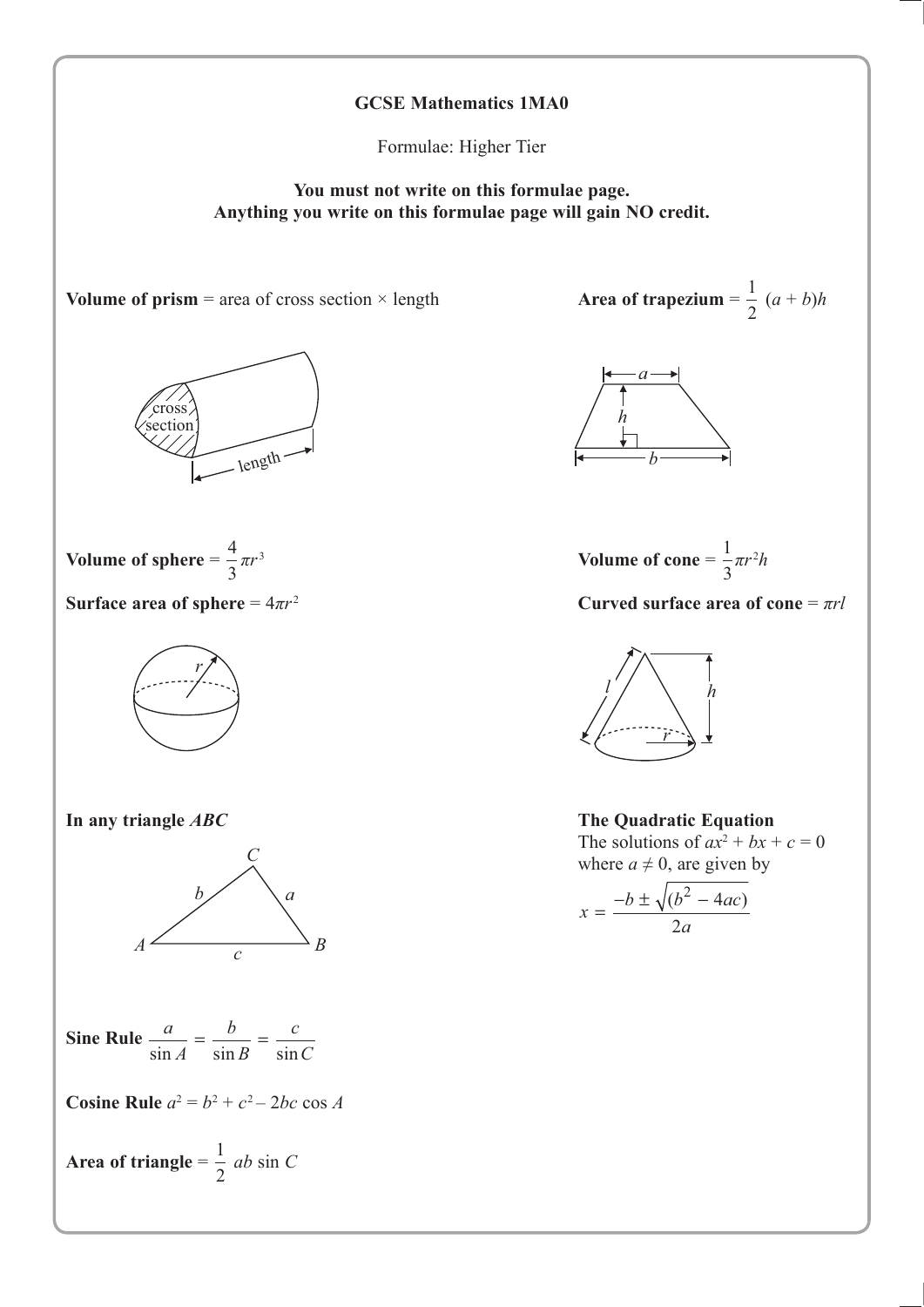## **Answer ALL questions.**

## **Write your answers in the spaces provided.**

#### **You must write down all stages in your working.**

**1** The list below shows the weight, in grams, of 15 baskets of strawberries.

| 193 | 200 | 207 | 211 | 198  |
|-----|-----|-----|-----|------|
| 189 | 218 | 195 | 206 | 189  |
| 223 | 190 | 207 | 205 | 2.12 |

Show this information in an ordered stem and leaf diagram. You must include a key.

Key:

**(Total for Question 1 is 3 marks)**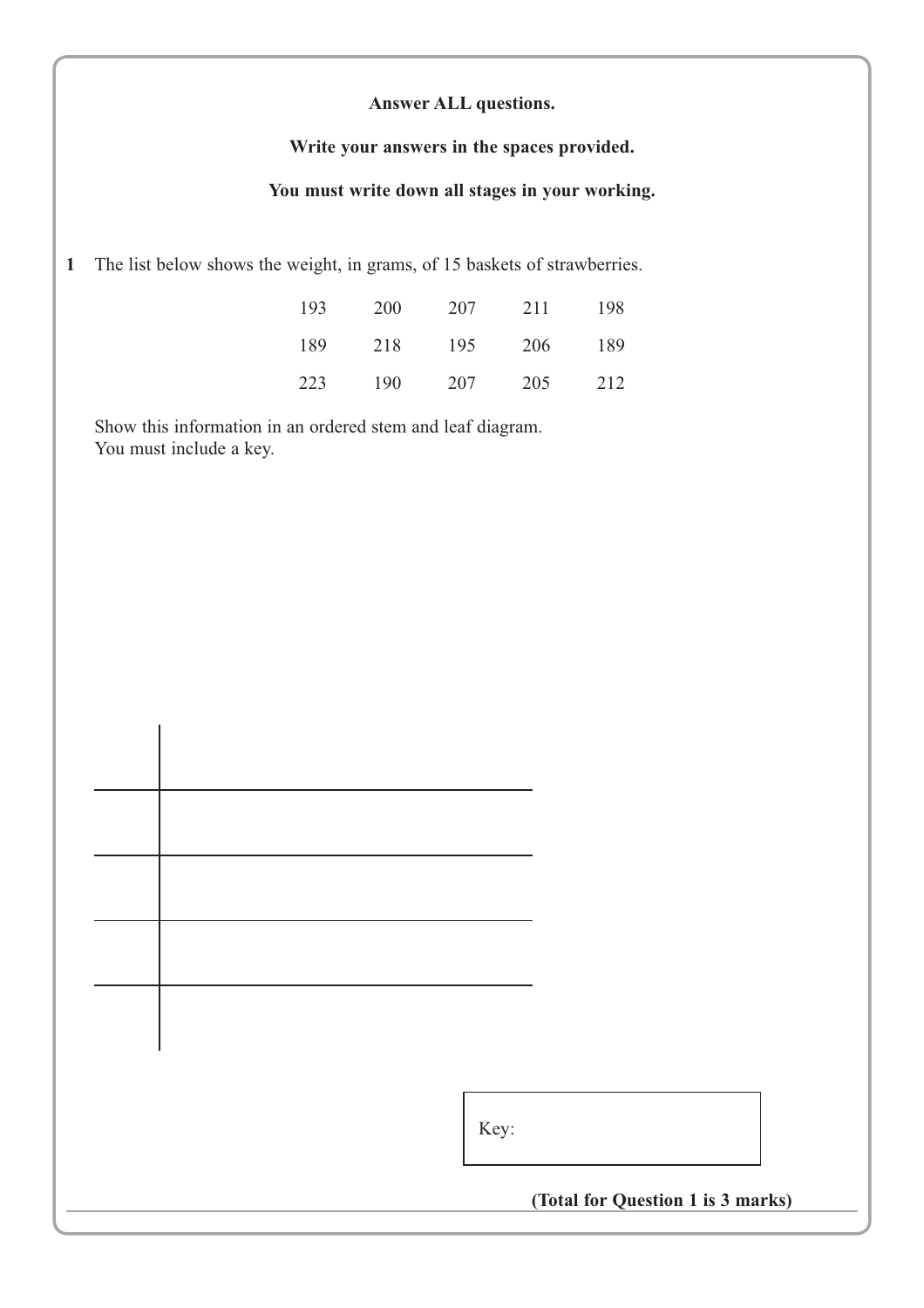| $\overline{2}$ |                                                                                                                             |     |
|----------------|-----------------------------------------------------------------------------------------------------------------------------|-----|
|                | (a) Dan is doing a survey to find out how much time students spend playing sport.                                           |     |
|                | He is going to ask the first 10 boys on the register for his PE class.                                                      |     |
|                | This may not produce a good sample for Dan's survey.                                                                        |     |
|                | Give two reasons why.                                                                                                       |     |
|                | Reason 1                                                                                                                    |     |
|                |                                                                                                                             |     |
|                |                                                                                                                             |     |
|                |                                                                                                                             |     |
|                |                                                                                                                             |     |
|                |                                                                                                                             |     |
|                | Reason 2                                                                                                                    |     |
|                |                                                                                                                             |     |
|                |                                                                                                                             |     |
|                |                                                                                                                             |     |
|                |                                                                                                                             |     |
|                |                                                                                                                             | (2) |
|                |                                                                                                                             |     |
|                | (b) Design a suitable question for Dan to use on a questionnaire to find out how much<br>time students spend playing sport. |     |
|                |                                                                                                                             |     |
|                |                                                                                                                             |     |
|                |                                                                                                                             |     |
|                |                                                                                                                             |     |
|                |                                                                                                                             |     |
|                |                                                                                                                             |     |
|                |                                                                                                                             |     |
|                |                                                                                                                             |     |
|                |                                                                                                                             |     |
|                |                                                                                                                             |     |
|                |                                                                                                                             |     |
|                |                                                                                                                             |     |
|                |                                                                                                                             | (2) |
|                | (Total for Question 2 is 4 marks)                                                                                           |     |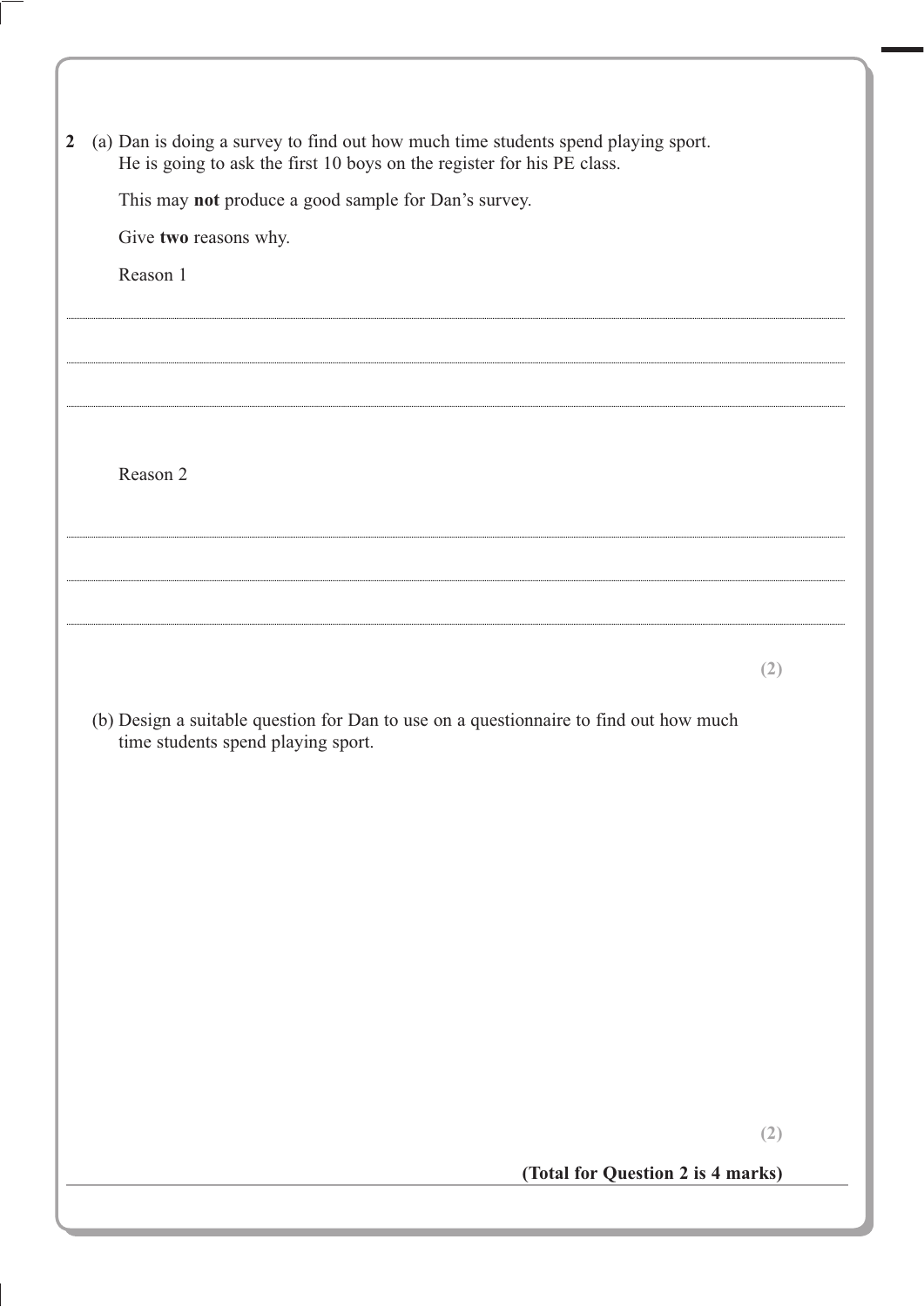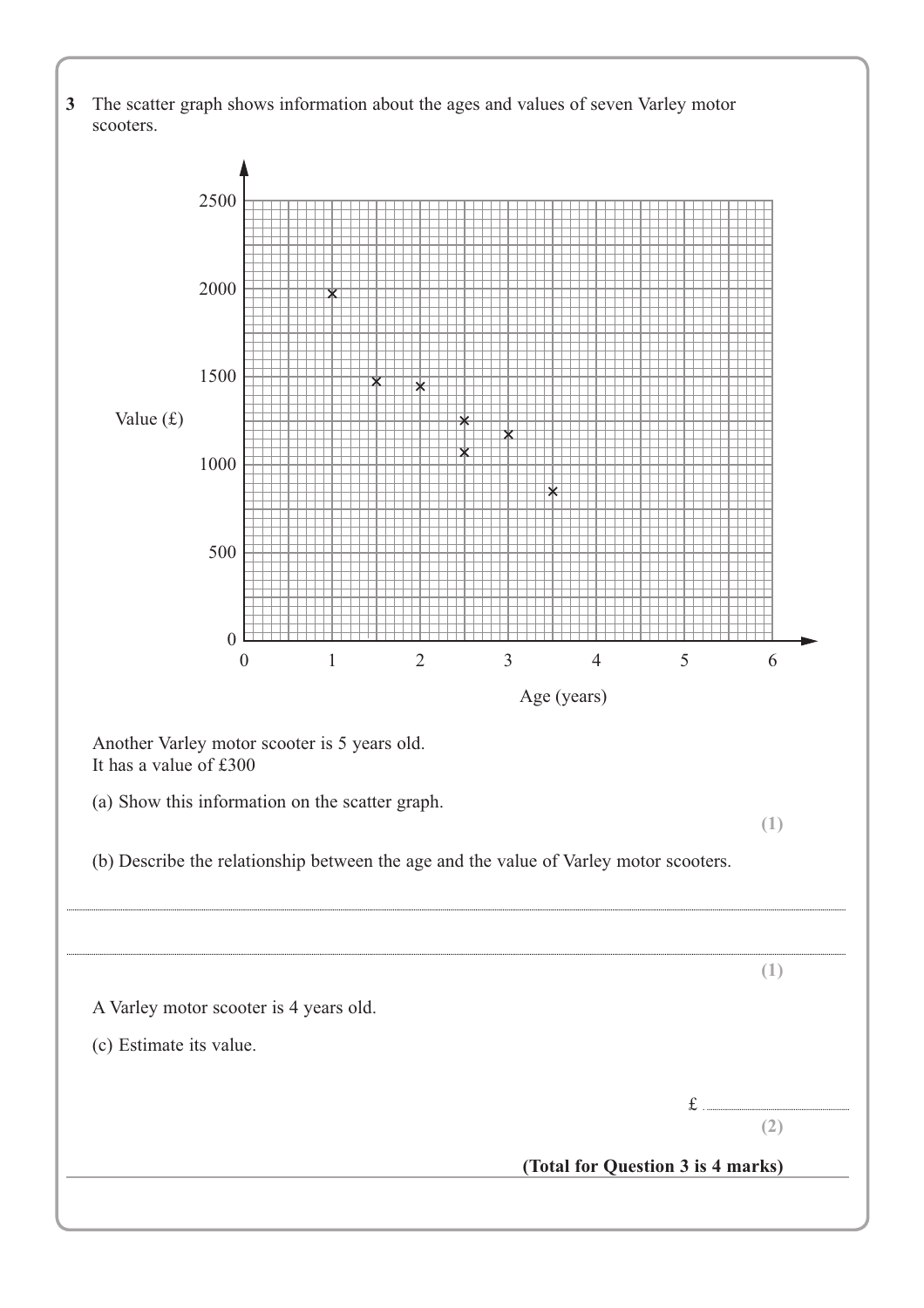| 4 Here is a four-sided spinner.                      |
|------------------------------------------------------|
| The sides of the spinner are labelled A, B, C and D. |



The table shows the probability that the spinner will land on A or on B or on D.

| Letter      |      |      |      |
|-------------|------|------|------|
| Probability | 0.12 | 0.39 | J.18 |

Amber spins the spinner once.

(a) Work out the probability that the spinner will land on C.

Lucy is going to spin the spinner 50 times.

(b) Work out an estimate for the number of times the spinner will land on A.

.............................................................. **(2)**

.............................................................. **(2)**

**(Total for Question 4 is 4 marks)**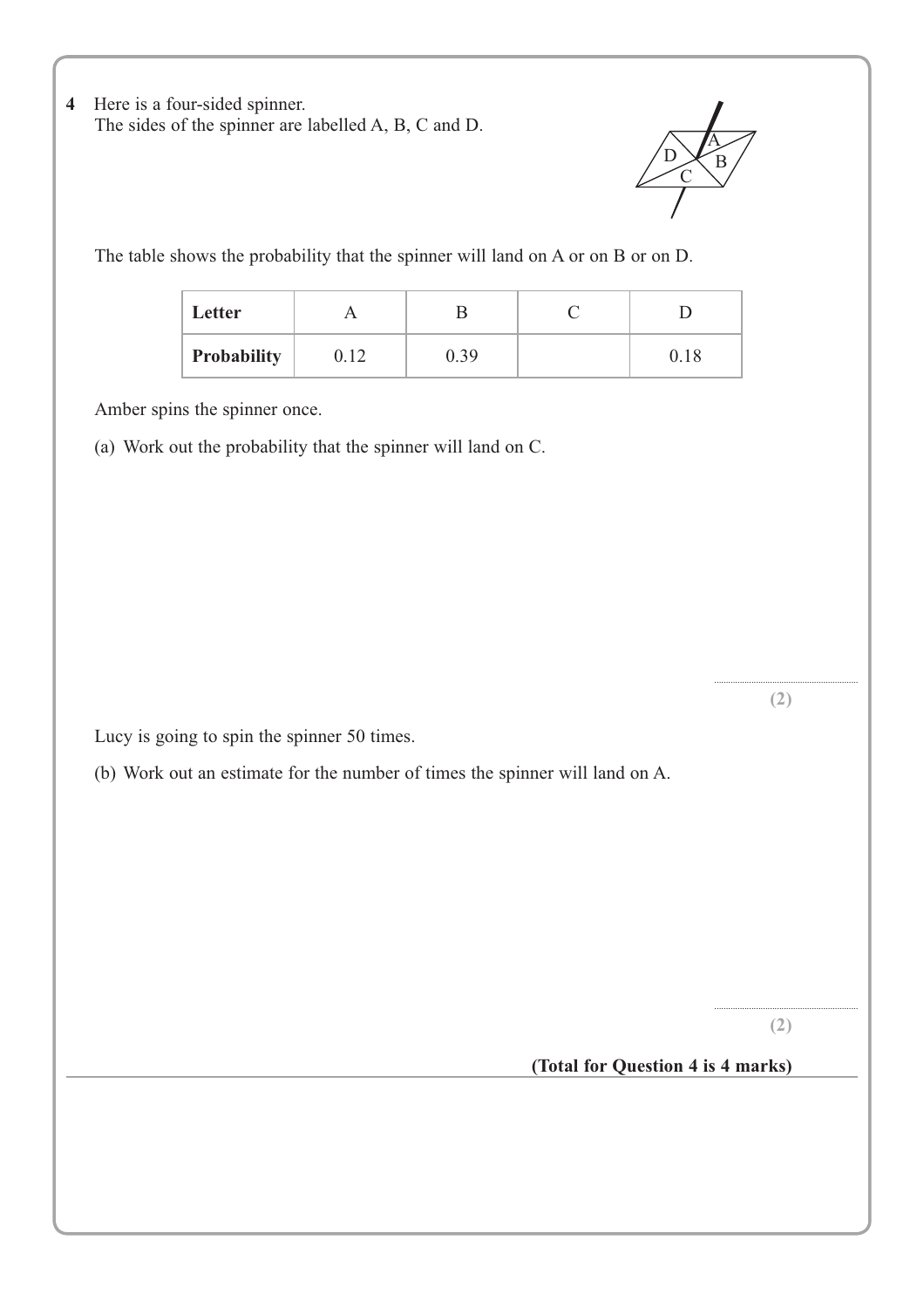| $\mathfrak{S}$ | (a) Simplify $3y + 2x - 4 + 5x + 7$ |               |                                   |     |
|----------------|-------------------------------------|---------------|-----------------------------------|-----|
|                |                                     |               |                                   |     |
|                |                                     |               |                                   |     |
|                | (b) Factorise $2x^2 - 4x$           |               |                                   | (1) |
|                |                                     |               |                                   |     |
|                |                                     |               |                                   |     |
|                | (c) Expand and simplify $11-3(x+2)$ |               |                                   | (2) |
|                |                                     |               |                                   |     |
|                |                                     |               |                                   |     |
|                |                                     |               |                                   | (2) |
|                | (d) Expand and simplify             | $(x-6)(3x+7)$ |                                   |     |
|                |                                     |               |                                   |     |
|                |                                     |               |                                   | (2) |
|                |                                     |               | (Total for Question 5 is 7 marks) |     |
|                |                                     |               |                                   |     |
|                |                                     |               |                                   |     |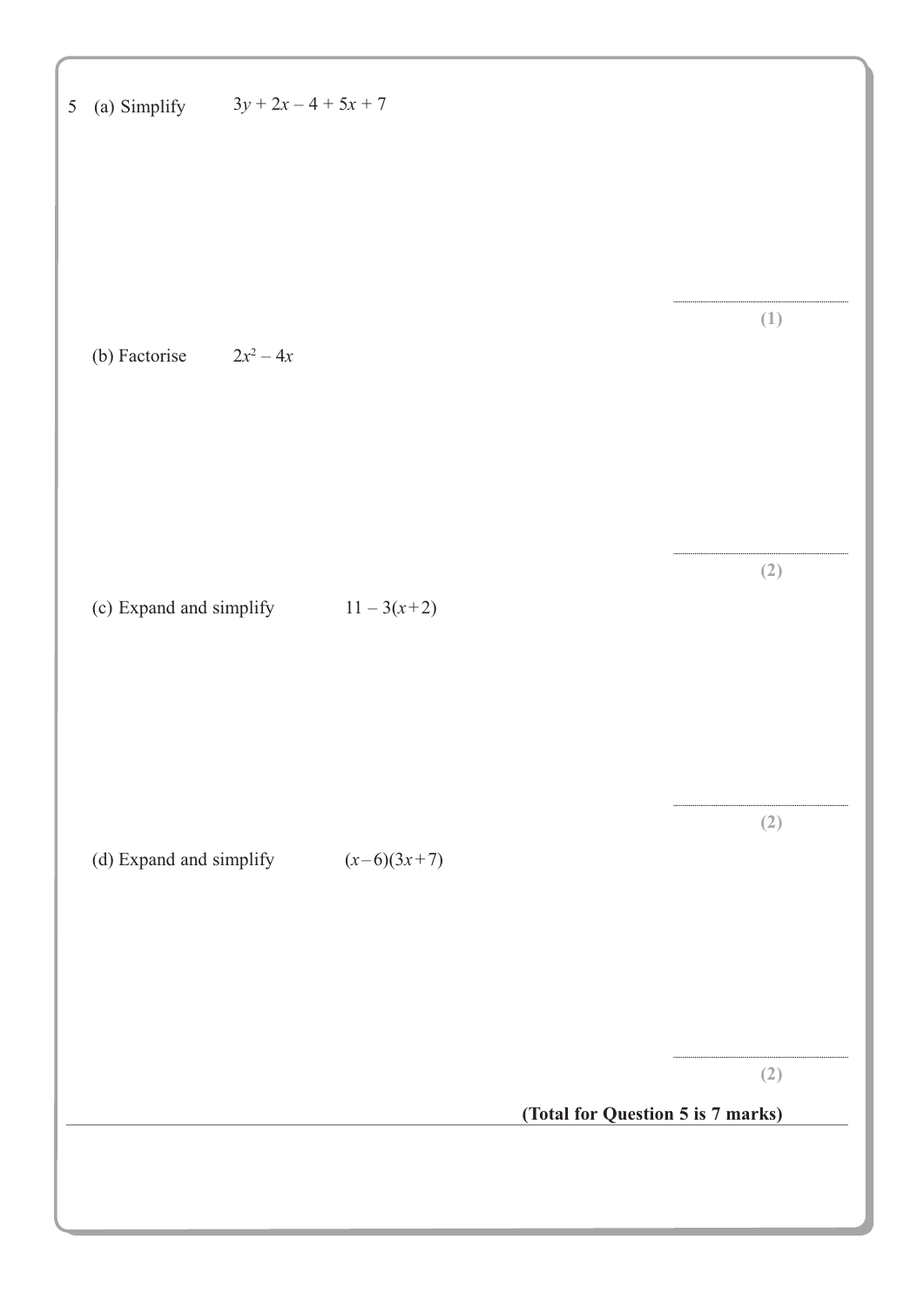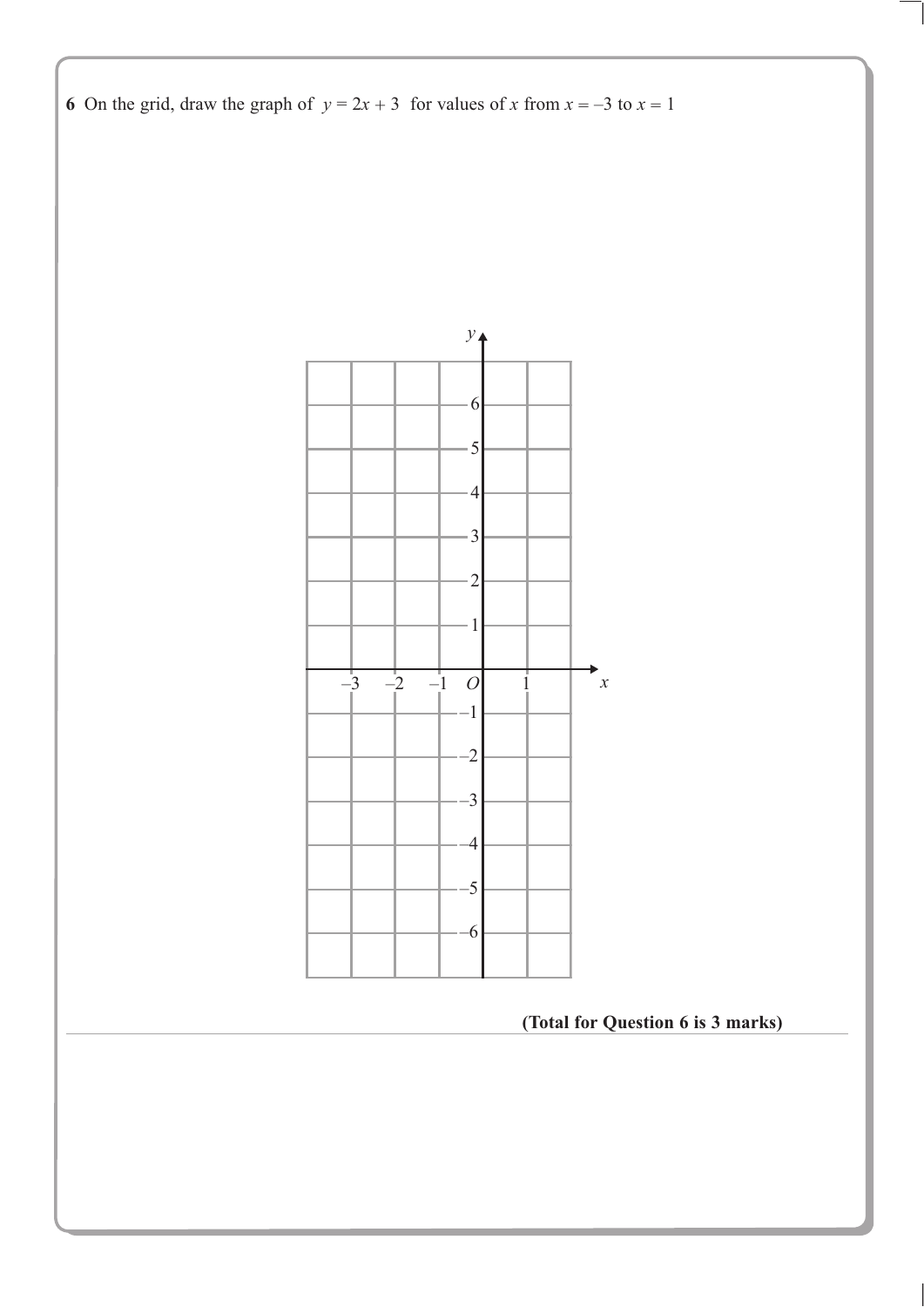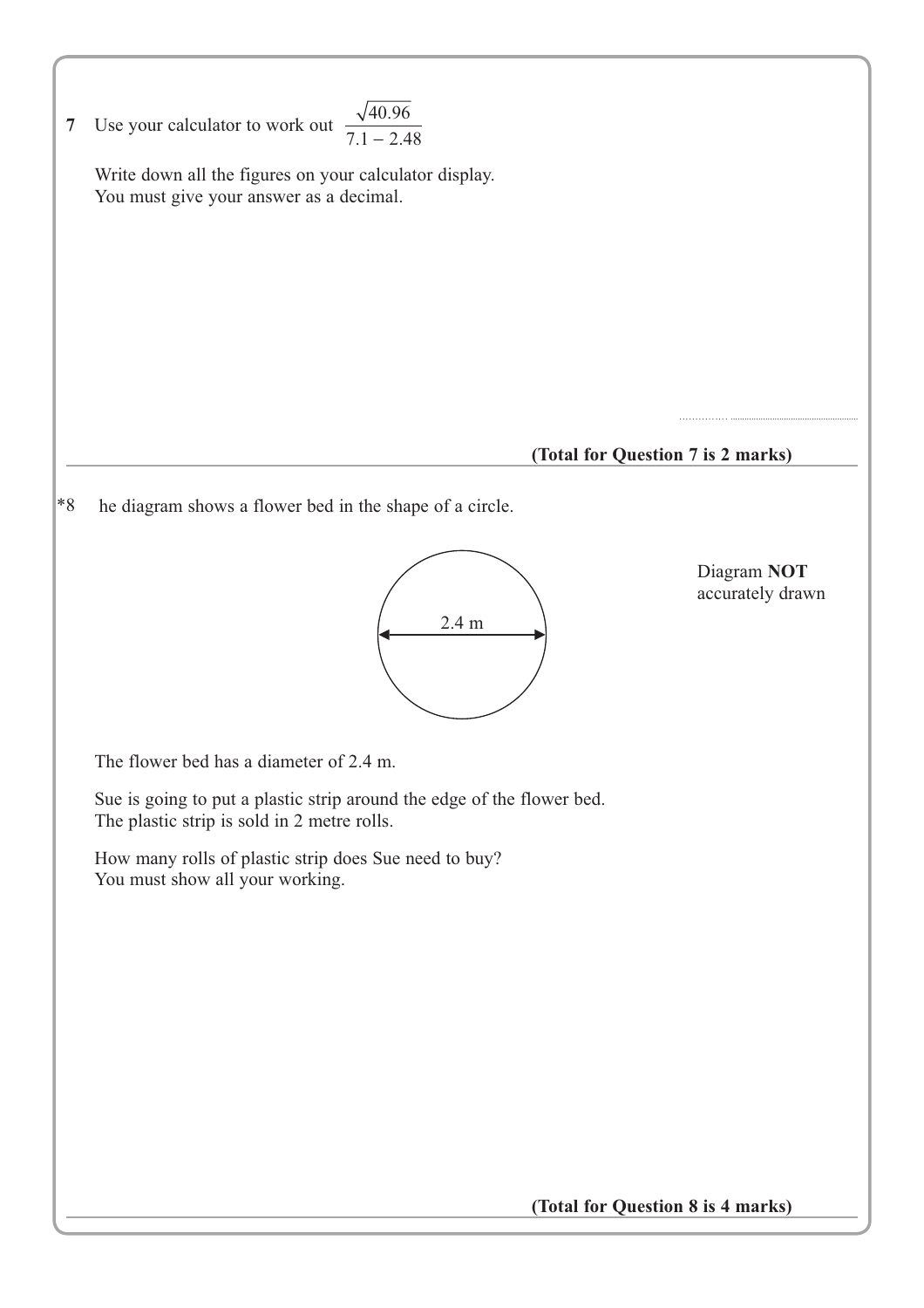

**(Total for Question 9 is 4 marks)**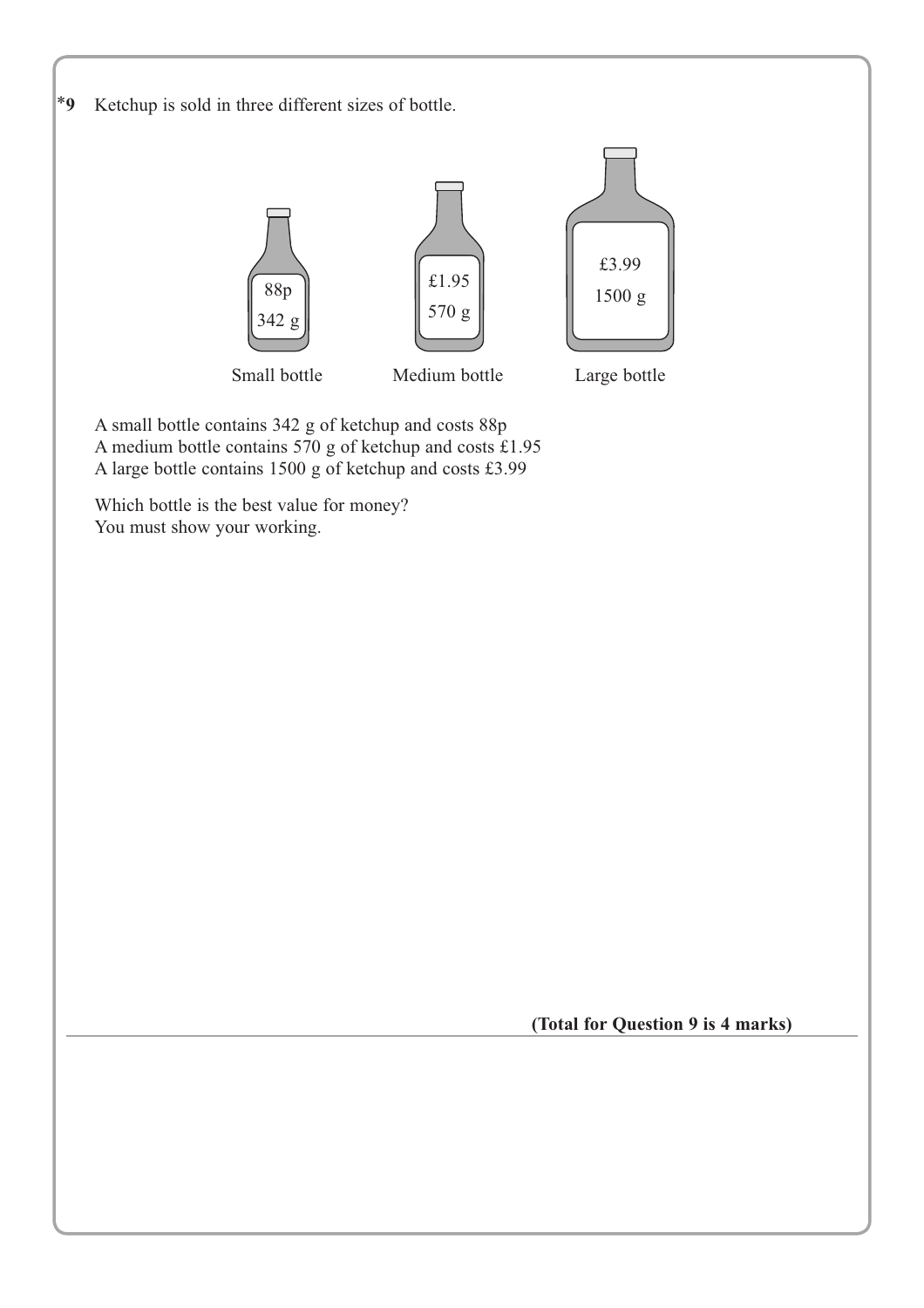| 10 The first five terms of an arithmetic sequence are<br>$\overline{2}$<br>10<br>14<br>$6\,$<br>18<br>(a) Write down an expression, in terms of $n$ , for the $n$ th term of this sequence.<br>(2)<br>An expression for the <i>n</i> th term of a different sequence is $20 - 5n$<br>(b) Work out the 10th term of this sequence.<br>(2) |  |  |  |
|------------------------------------------------------------------------------------------------------------------------------------------------------------------------------------------------------------------------------------------------------------------------------------------------------------------------------------------|--|--|--|
|                                                                                                                                                                                                                                                                                                                                          |  |  |  |
|                                                                                                                                                                                                                                                                                                                                          |  |  |  |
|                                                                                                                                                                                                                                                                                                                                          |  |  |  |
|                                                                                                                                                                                                                                                                                                                                          |  |  |  |
|                                                                                                                                                                                                                                                                                                                                          |  |  |  |
|                                                                                                                                                                                                                                                                                                                                          |  |  |  |
|                                                                                                                                                                                                                                                                                                                                          |  |  |  |
|                                                                                                                                                                                                                                                                                                                                          |  |  |  |
|                                                                                                                                                                                                                                                                                                                                          |  |  |  |
|                                                                                                                                                                                                                                                                                                                                          |  |  |  |
|                                                                                                                                                                                                                                                                                                                                          |  |  |  |
|                                                                                                                                                                                                                                                                                                                                          |  |  |  |
|                                                                                                                                                                                                                                                                                                                                          |  |  |  |
|                                                                                                                                                                                                                                                                                                                                          |  |  |  |
|                                                                                                                                                                                                                                                                                                                                          |  |  |  |
|                                                                                                                                                                                                                                                                                                                                          |  |  |  |
| (Total for Question 10 is 4 marks)                                                                                                                                                                                                                                                                                                       |  |  |  |
|                                                                                                                                                                                                                                                                                                                                          |  |  |  |
|                                                                                                                                                                                                                                                                                                                                          |  |  |  |
|                                                                                                                                                                                                                                                                                                                                          |  |  |  |
|                                                                                                                                                                                                                                                                                                                                          |  |  |  |
|                                                                                                                                                                                                                                                                                                                                          |  |  |  |
|                                                                                                                                                                                                                                                                                                                                          |  |  |  |
|                                                                                                                                                                                                                                                                                                                                          |  |  |  |
|                                                                                                                                                                                                                                                                                                                                          |  |  |  |
|                                                                                                                                                                                                                                                                                                                                          |  |  |  |
|                                                                                                                                                                                                                                                                                                                                          |  |  |  |
|                                                                                                                                                                                                                                                                                                                                          |  |  |  |
|                                                                                                                                                                                                                                                                                                                                          |  |  |  |
|                                                                                                                                                                                                                                                                                                                                          |  |  |  |
|                                                                                                                                                                                                                                                                                                                                          |  |  |  |
|                                                                                                                                                                                                                                                                                                                                          |  |  |  |
|                                                                                                                                                                                                                                                                                                                                          |  |  |  |
|                                                                                                                                                                                                                                                                                                                                          |  |  |  |
|                                                                                                                                                                                                                                                                                                                                          |  |  |  |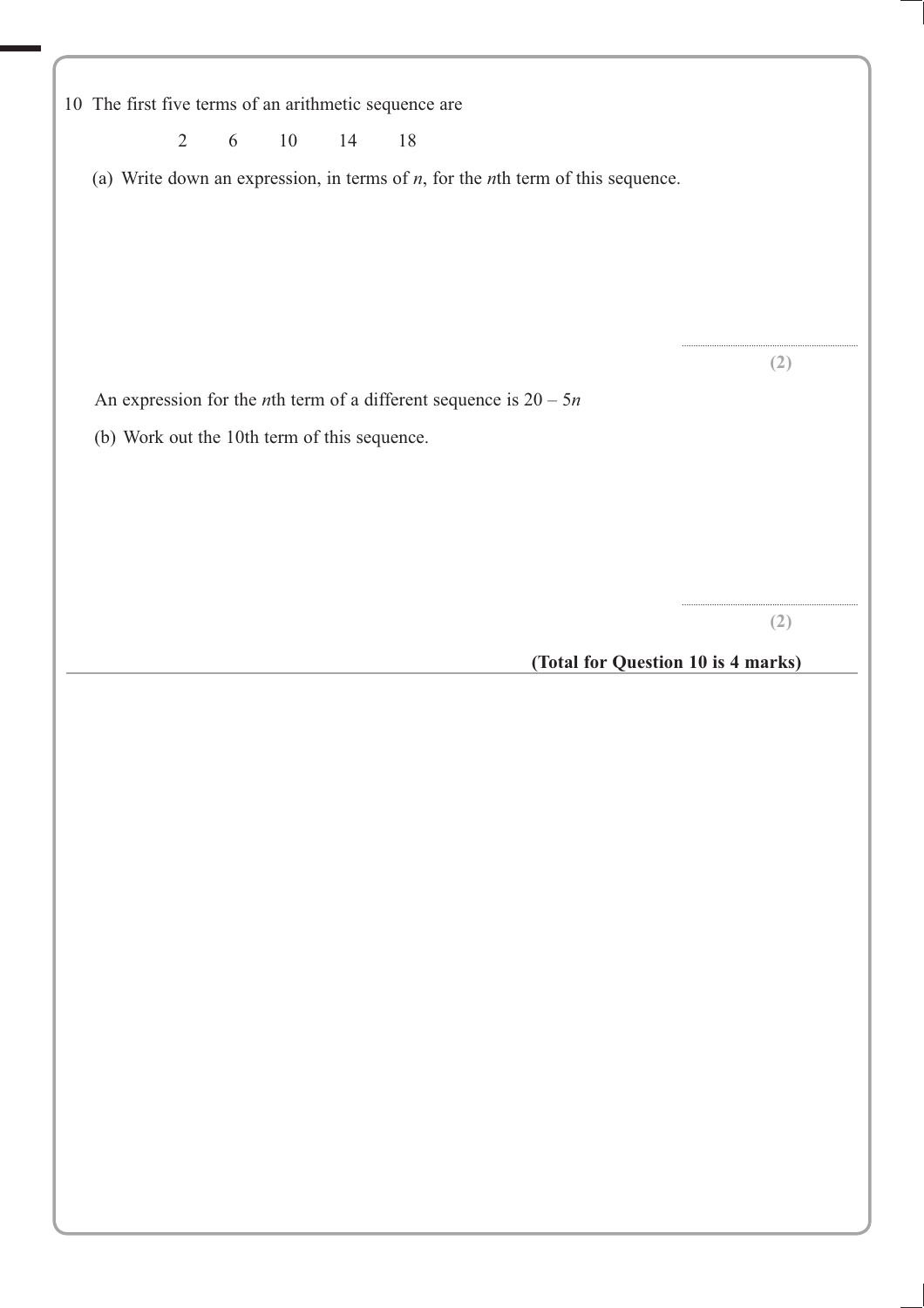11 Veena bought some food for a barbecue. She is going to make some hot dogs. She needs a bread roll and a sausage for each hot dog.

There are 40 bread rolls in a pack. There are 24 sausages in a pack.

Veena bought exactly the same number of bread rolls and sausages.

(i) How many packs of bread rolls and packs of sausages did she buy?

.................................................... packs of bread rolls

.................................................... packs of sausages

(ii) How many hot dogs can she make?

.................................................... hot dogs

**(Total for Question 11 is 5 marks)**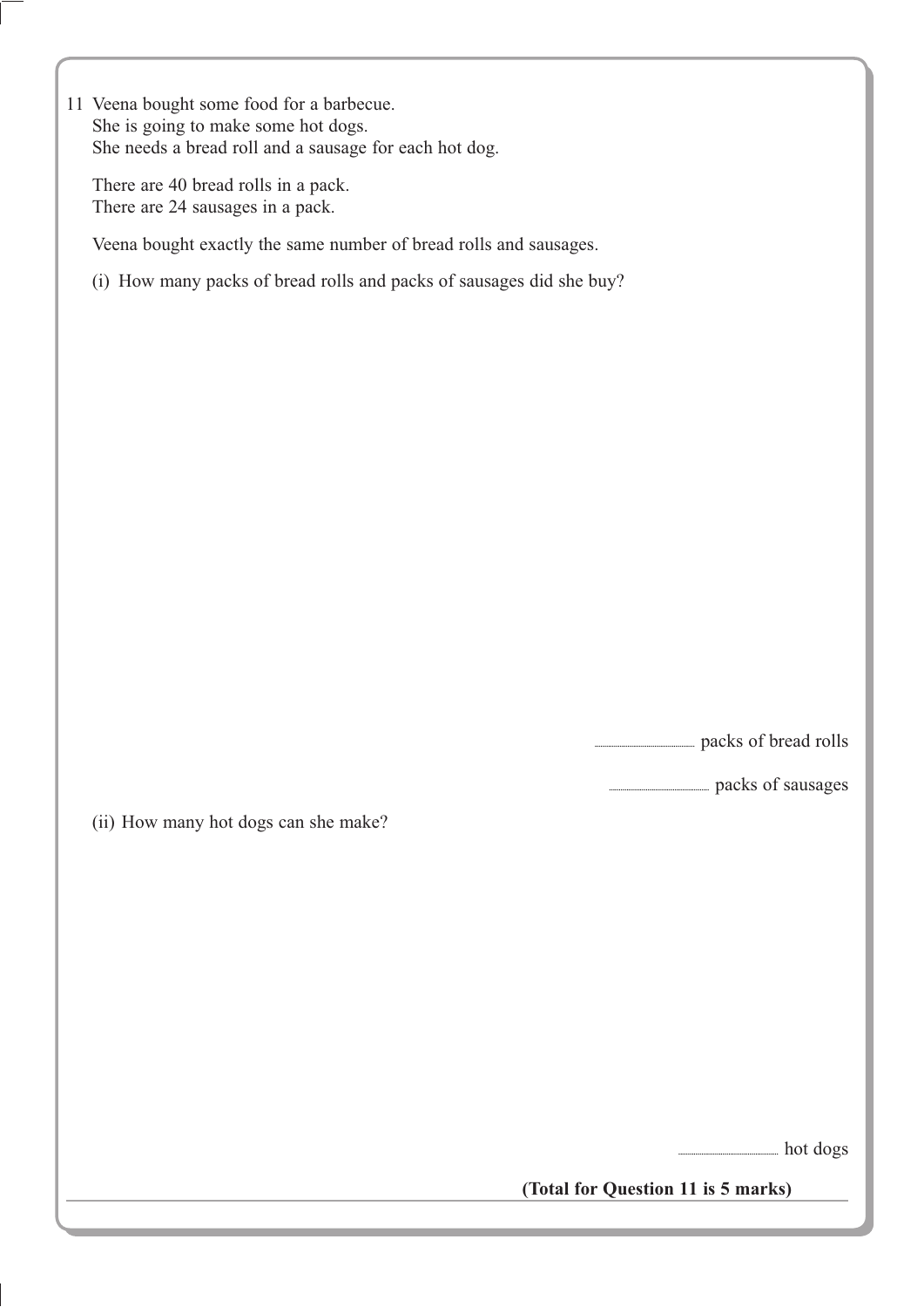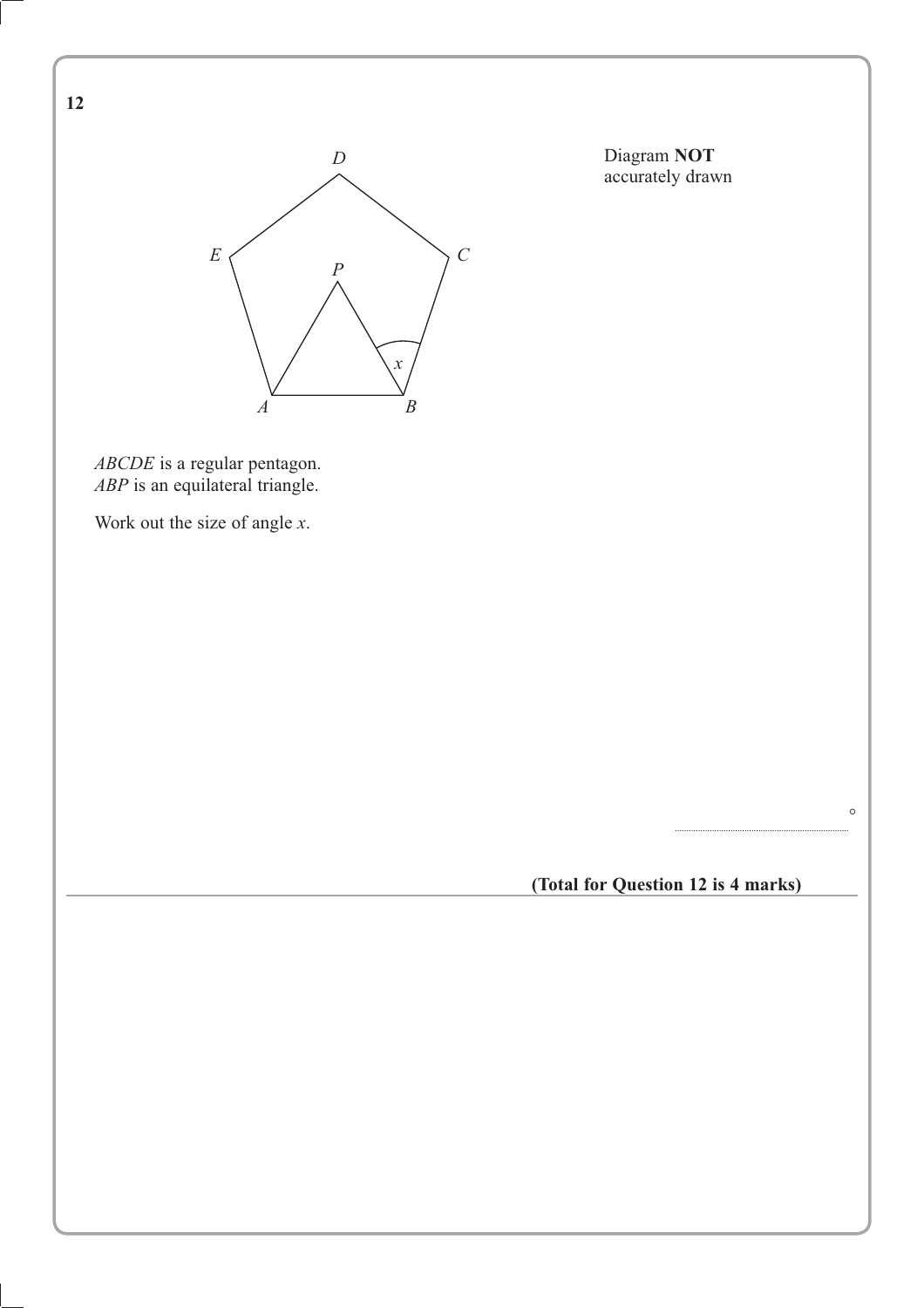|  |  |  | 13 The table gives information about the speeds of 75 cars on a road. |  |  |  |  |  |  |
|--|--|--|-----------------------------------------------------------------------|--|--|--|--|--|--|
|--|--|--|-----------------------------------------------------------------------|--|--|--|--|--|--|

| Speed $(s \text{ km/h})$      | <b>Frequency</b> |  |
|-------------------------------|------------------|--|
| $30 \leqslant s \leq 40$      |                  |  |
| $40 \leqslant s \leqslant 50$ | 22               |  |
| $50 \leqslant s \leqslant 60$ | 34               |  |
| $60 \leqslant s \leq 70$      |                  |  |

Work out an estimate for the mean speed.

........................................................................................... km/h

## **(Total for Question 13 is 4 marks)**

14.The table shows information about the lengths, in seconds, of 40 TV adverts.

| Time $(T$ seconds)    | <b>Frequency</b> |
|-----------------------|------------------|
| $10 \leq T \leq 20$   |                  |
| $20 < T \leqslant 30$ |                  |
| $30 < T \leq 40$      | 13               |
| $40 < T \leqslant 50$ | 12               |
| $50 < T \leqslant 60$ |                  |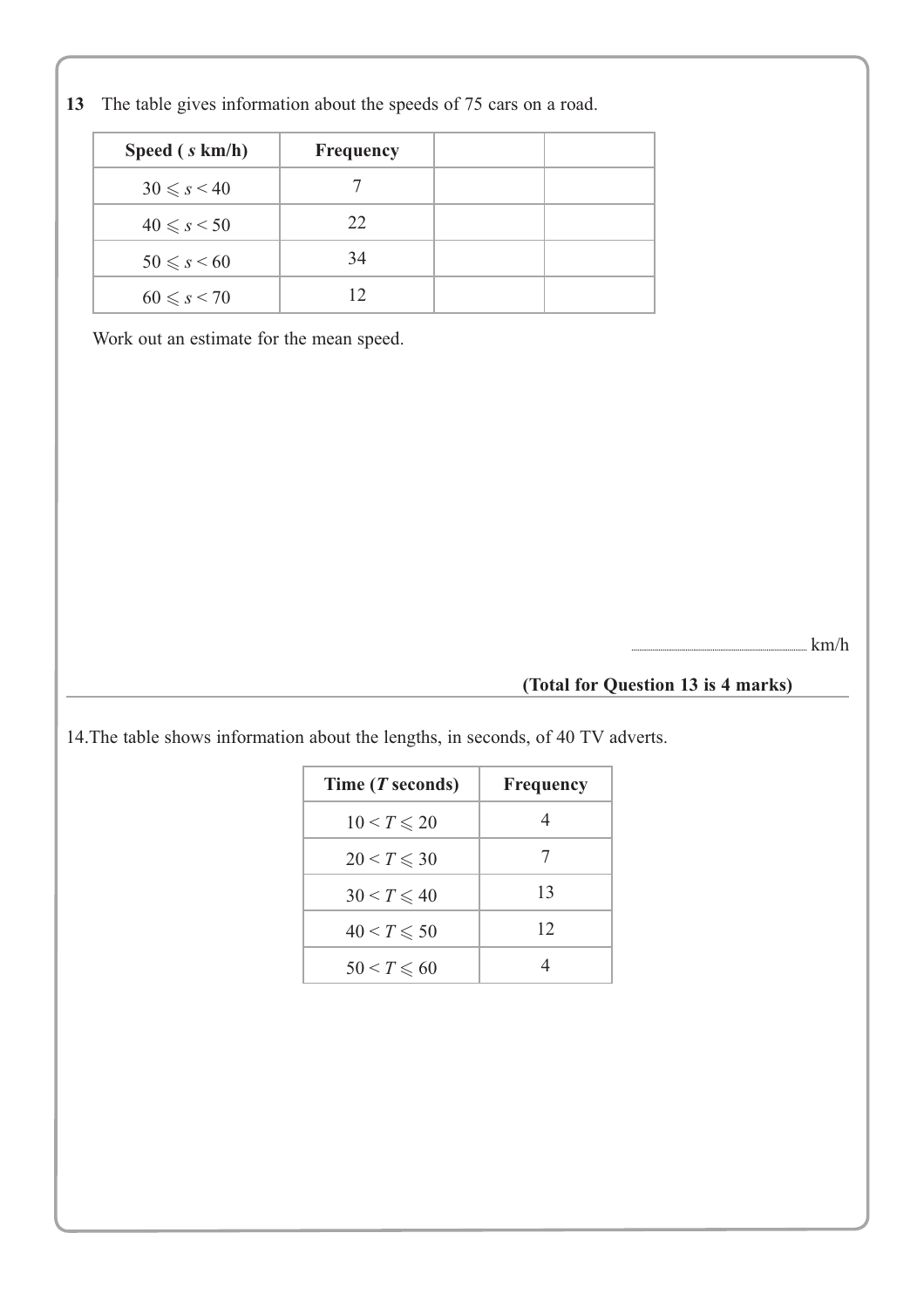(a) Complete the cumulative frequency table for this information.

| Time (T seconds) | <b>Cumulative</b><br>frequency |
|------------------|--------------------------------|
| $10 < T \le 20$  |                                |
| $10 < T \le 30$  |                                |
| $10 < T \leq 40$ |                                |
| $10 < T \le 50$  |                                |
| $10 < T \le 60$  |                                |

**(1)**

(b) On the grid, draw a cumulative frequency graph for your table.

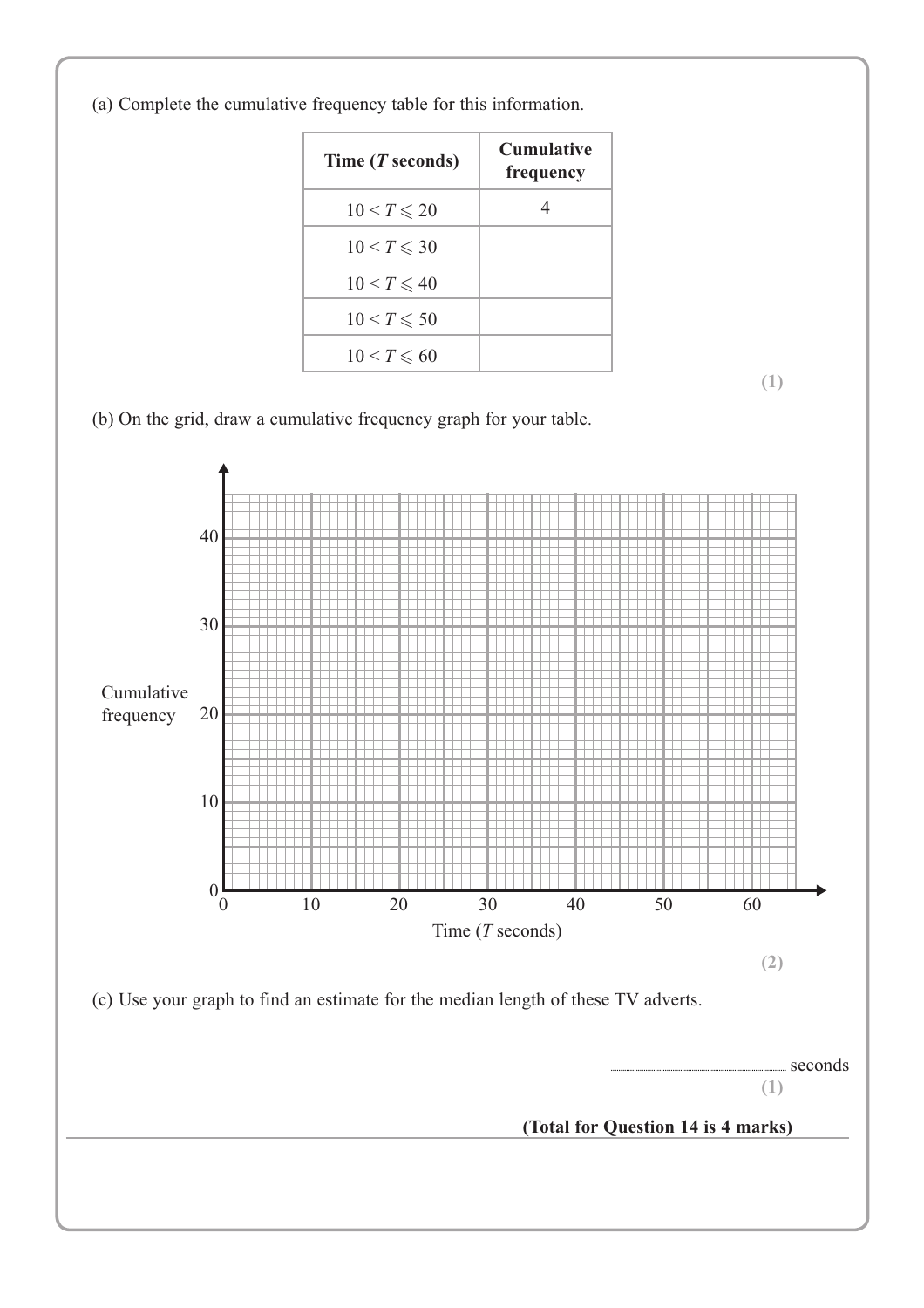**15** The equation

 $x^3 - 2x = 30$ 

has a solution between 3 and 4

Use a trial and improvement method to find this solution. Give your answer correct to one decimal place. You must show **all** your working.

**(Total for Question 15 is 4 marks)**

................................................................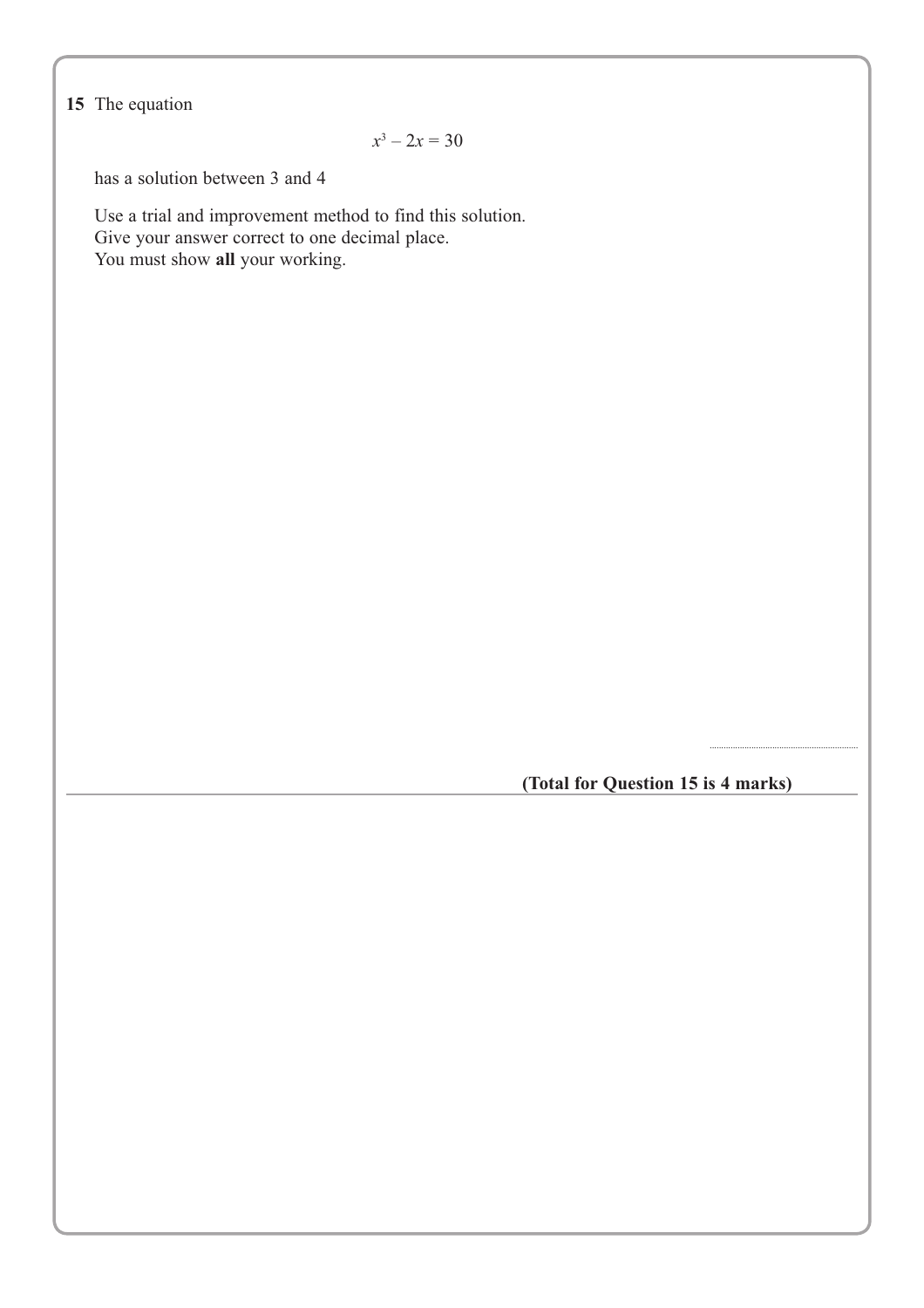**16** Kristen buys a laptop.

She gets a discount of 20% off the normal price. Kristen pays £480 for the laptop.

Work out the discount. Give your answer in pounds.

£ . .............................................................

**(Total for Question 16 is 3 marks)**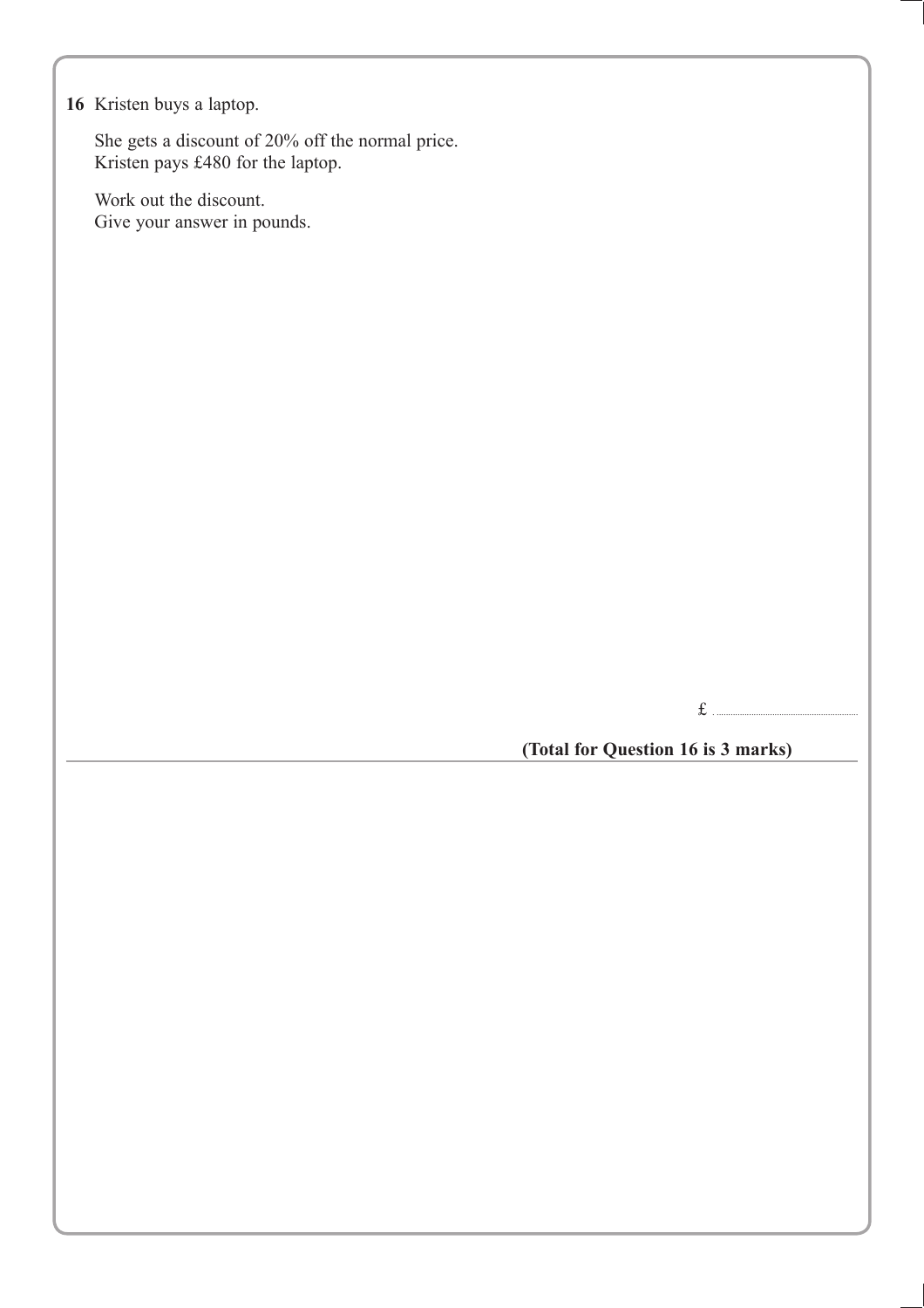| 17 (a) Find the value of | $5^{\scriptscriptstyle 0}$ |                                    |
|--------------------------|----------------------------|------------------------------------|
| (b) Find the value of    | $27^{\frac{1}{3}}$         | (1)                                |
| (c) Find the value of    | $2^{-3}$                   | (1)                                |
|                          |                            | (1)                                |
|                          |                            | (Total for Question 17 is 3 marks) |
|                          |                            |                                    |
|                          |                            |                                    |
|                          |                            |                                    |
|                          |                            |                                    |
|                          |                            |                                    |
|                          |                            |                                    |
|                          |                            |                                    |
|                          |                            |                                    |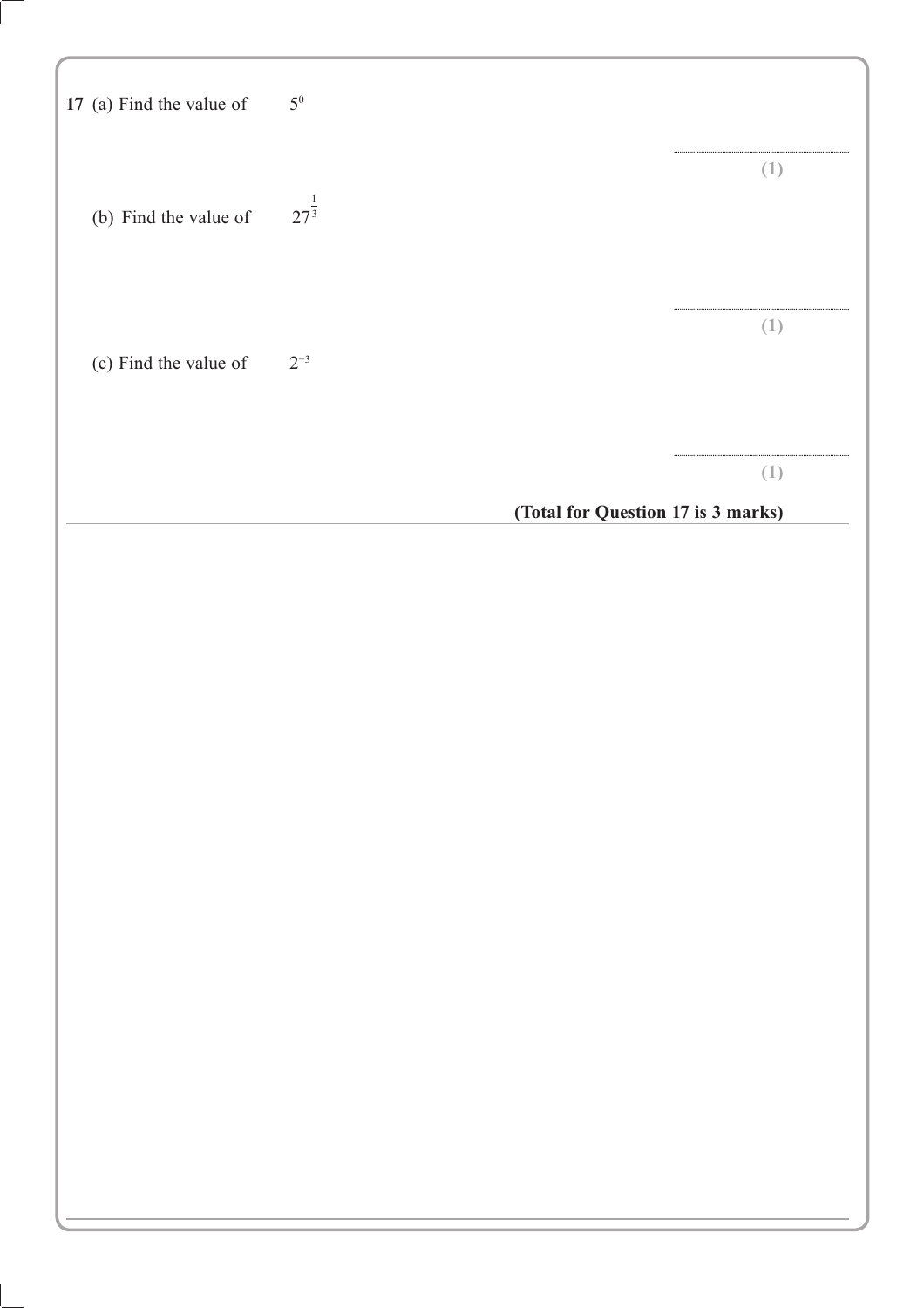

Calculate the size of the angle marked  $y$ . Give your answer correct to 1 decimal place.

(Total for Question 18 is 3 marks)

 $\circ$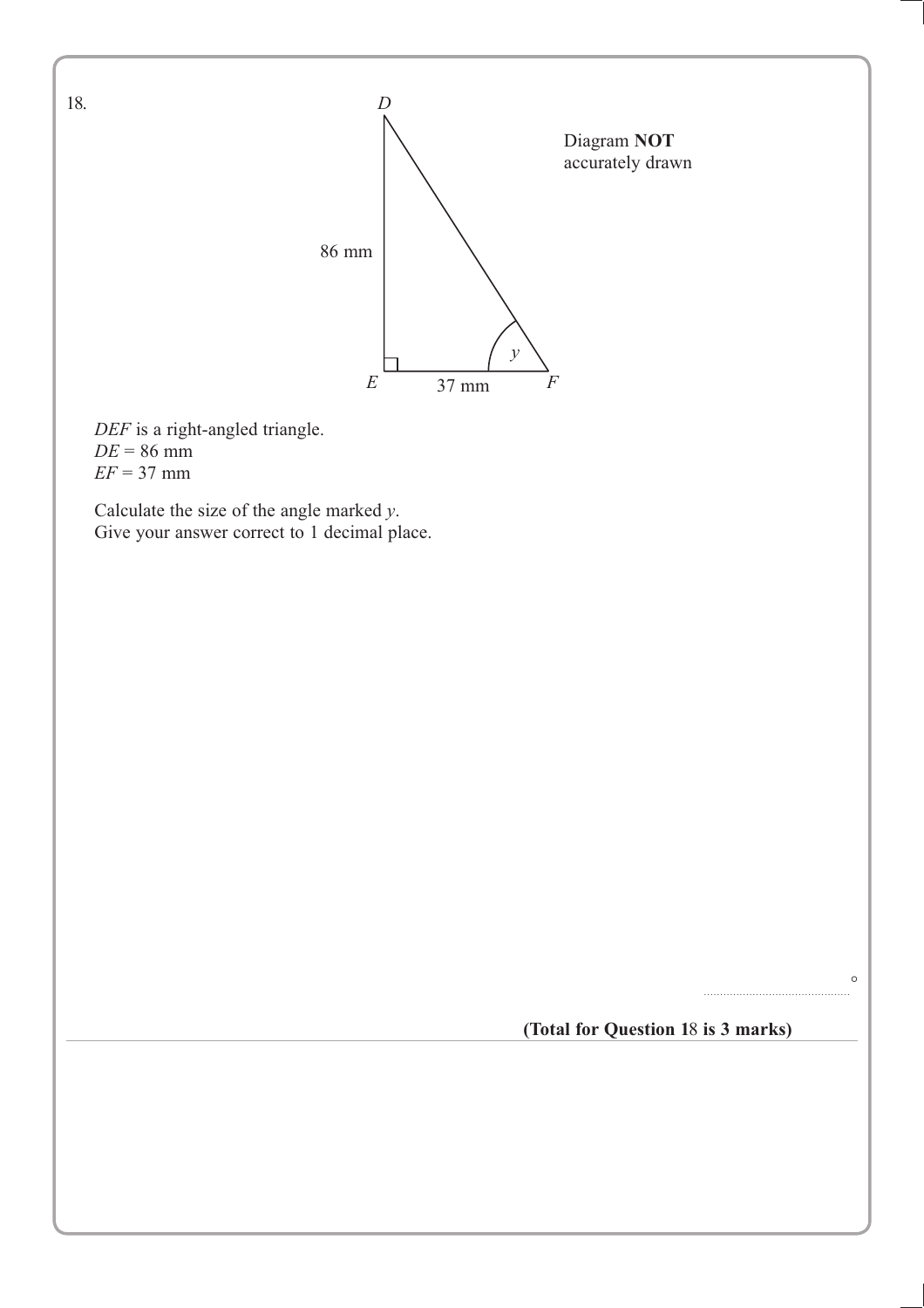

(Total for Question 19 is 4 marks)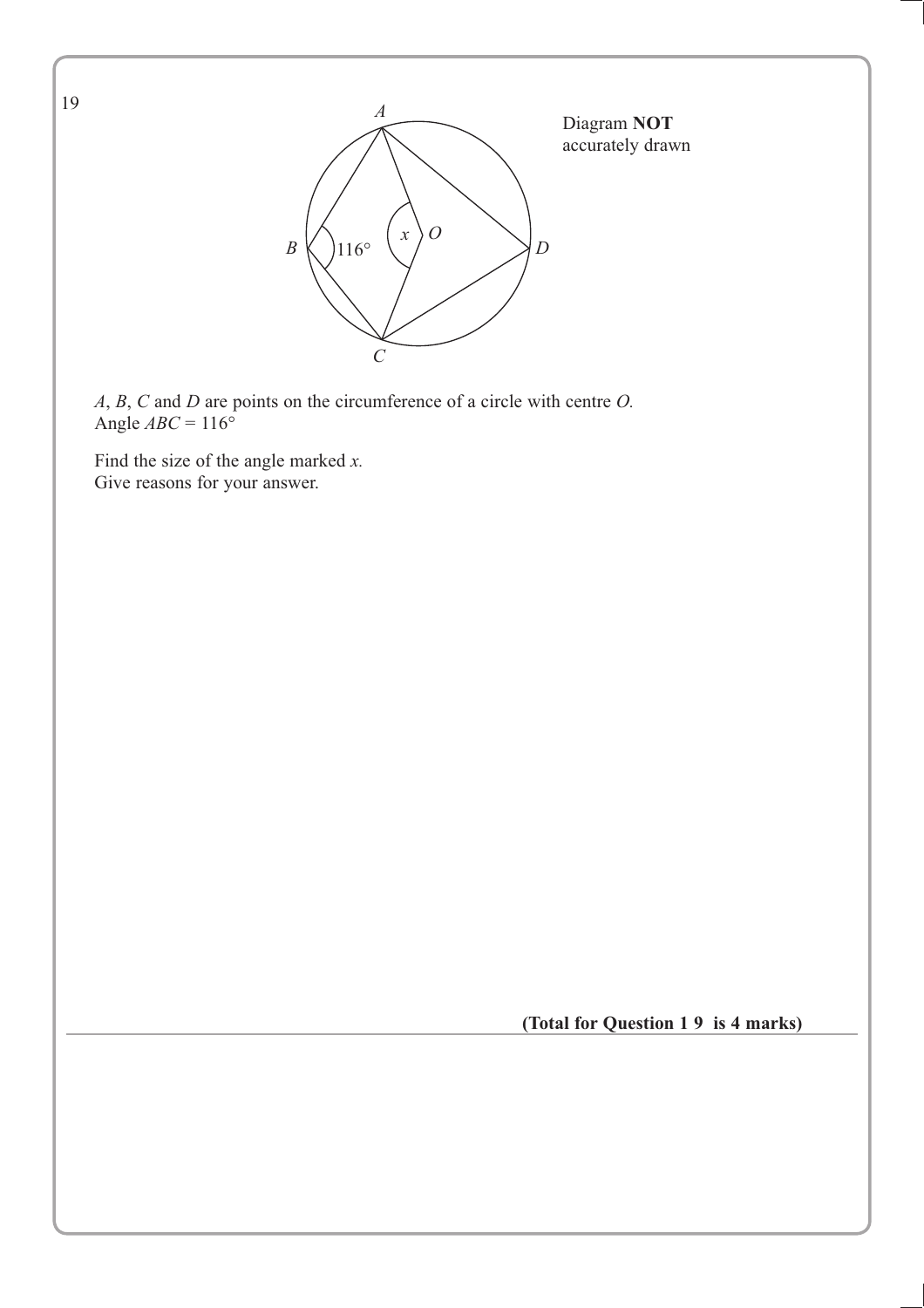|  | 20 Solve $5x^2 + 6x - 2 = 0$                     |  |  |
|--|--------------------------------------------------|--|--|
|  | Give your solutions correct to 2 decimal places. |  |  |

**(Total for Question 20 is 3 marks)**

…. .....................................................................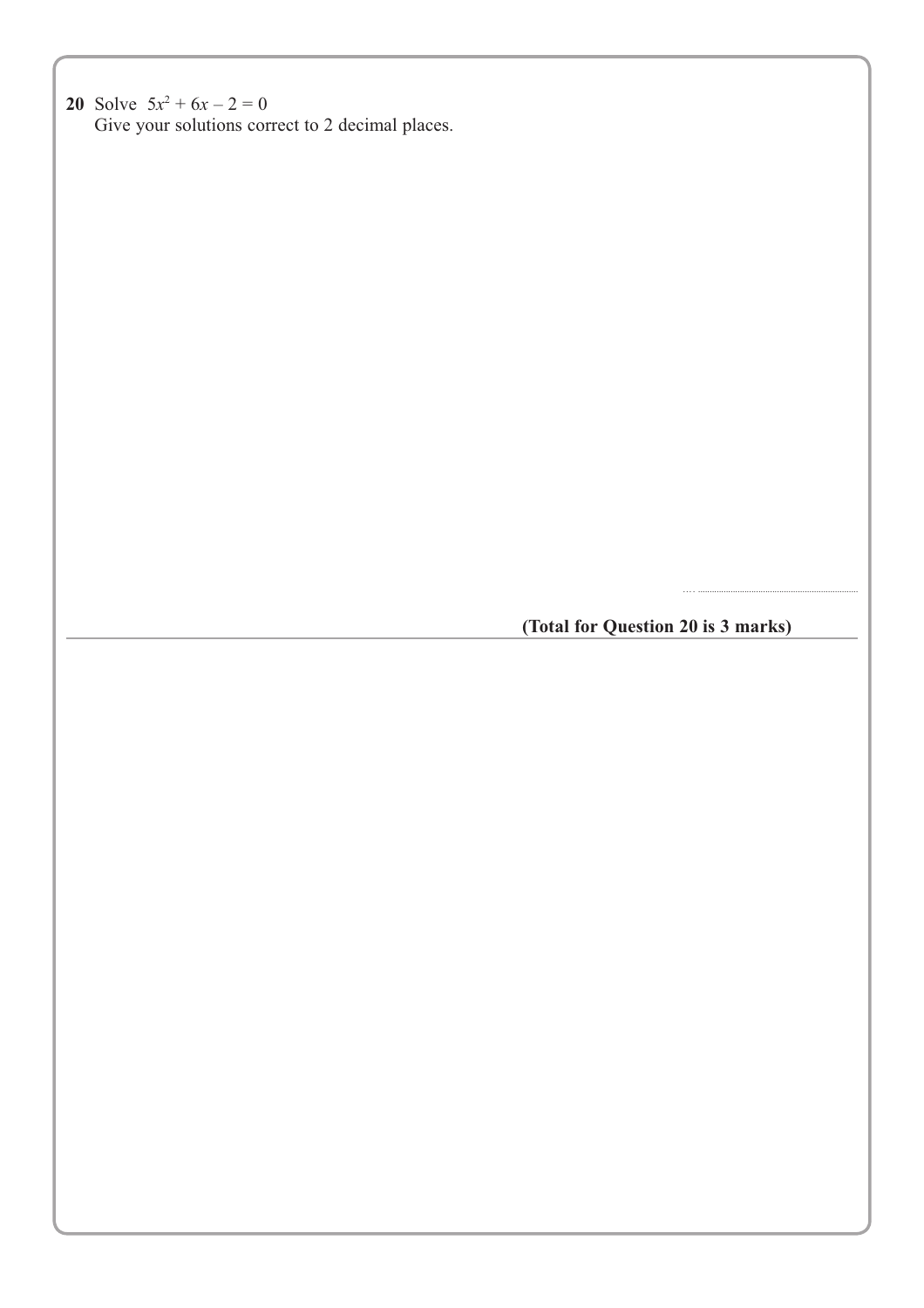21 The table gives information about the number of students at a school.

| Year 9 | Year 10 | Year 11 | Total |
|--------|---------|---------|-------|
|        | ን 1 4   |         |       |

Priya is going to survey 60 of the students in the school. She is going to use a sample stratified by year group.

(a) Work out the number of year 9, year 10 and year 11 students Priya should have in her sample.

You must show all your working.

 $\frac{1}{2}$ 

|                                                               | (Total for Question 21 is 5 marks) |  |
|---------------------------------------------------------------|------------------------------------|--|
|                                                               | (2)                                |  |
|                                                               |                                    |  |
|                                                               |                                    |  |
| (ii) Describe how Priya could take a random sample.           |                                    |  |
|                                                               |                                    |  |
| (b) (i) Explain what is meant by a random sample.             |                                    |  |
|                                                               |                                    |  |
| Priya is going to use a random sample to select the students. |                                    |  |
|                                                               | (3)                                |  |
|                                                               |                                    |  |
|                                                               |                                    |  |
|                                                               |                                    |  |
|                                                               | Year 9                             |  |
|                                                               |                                    |  |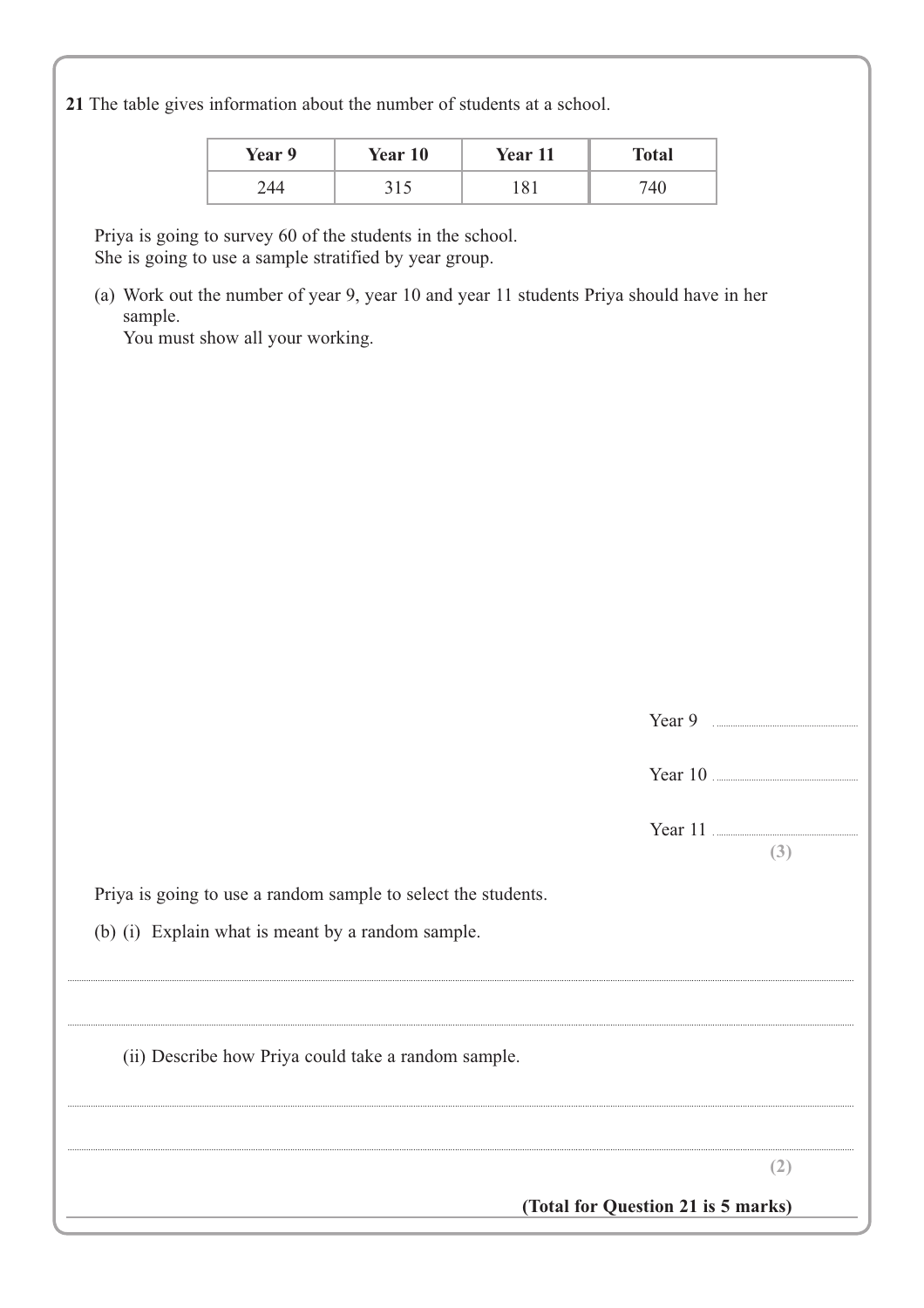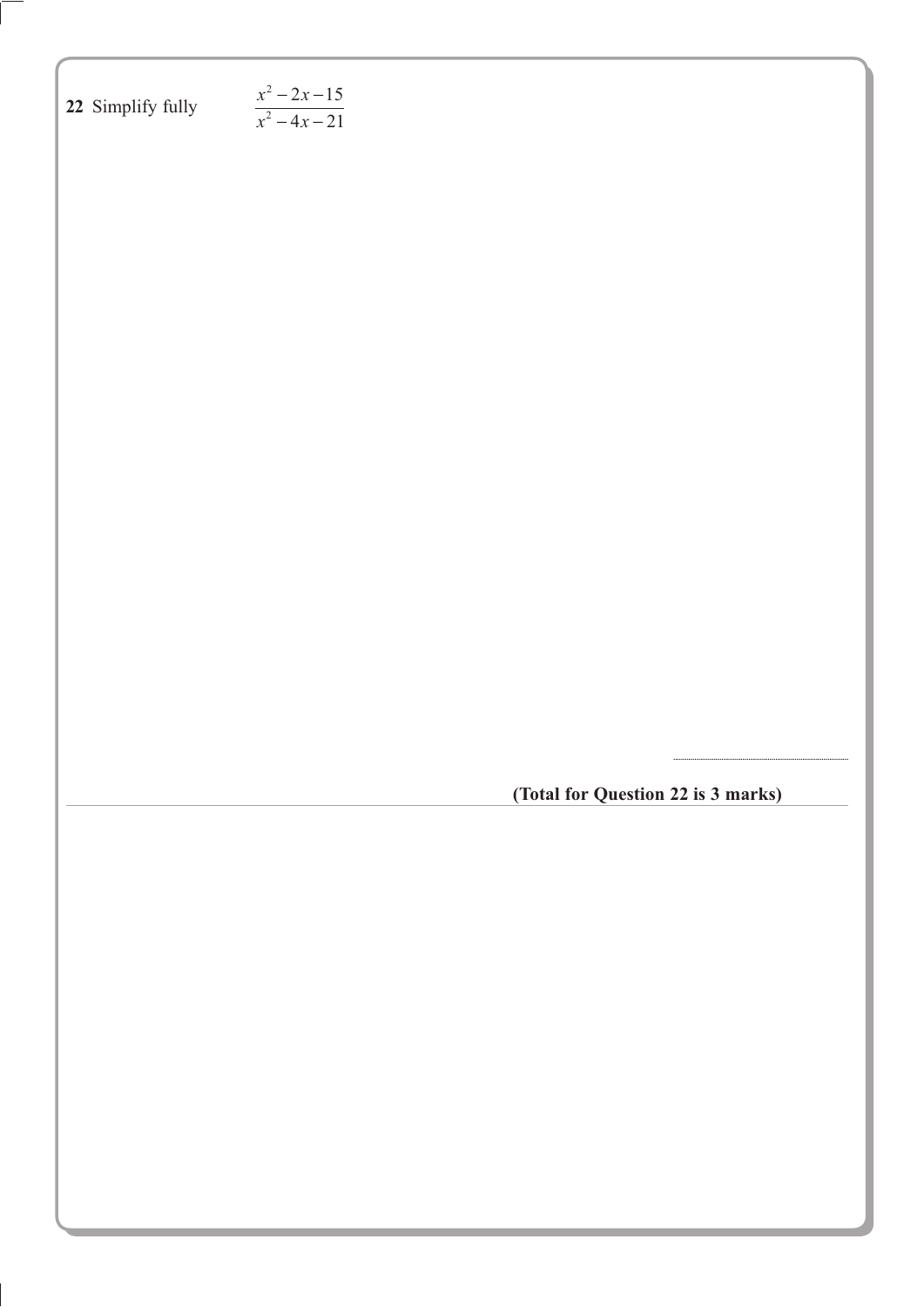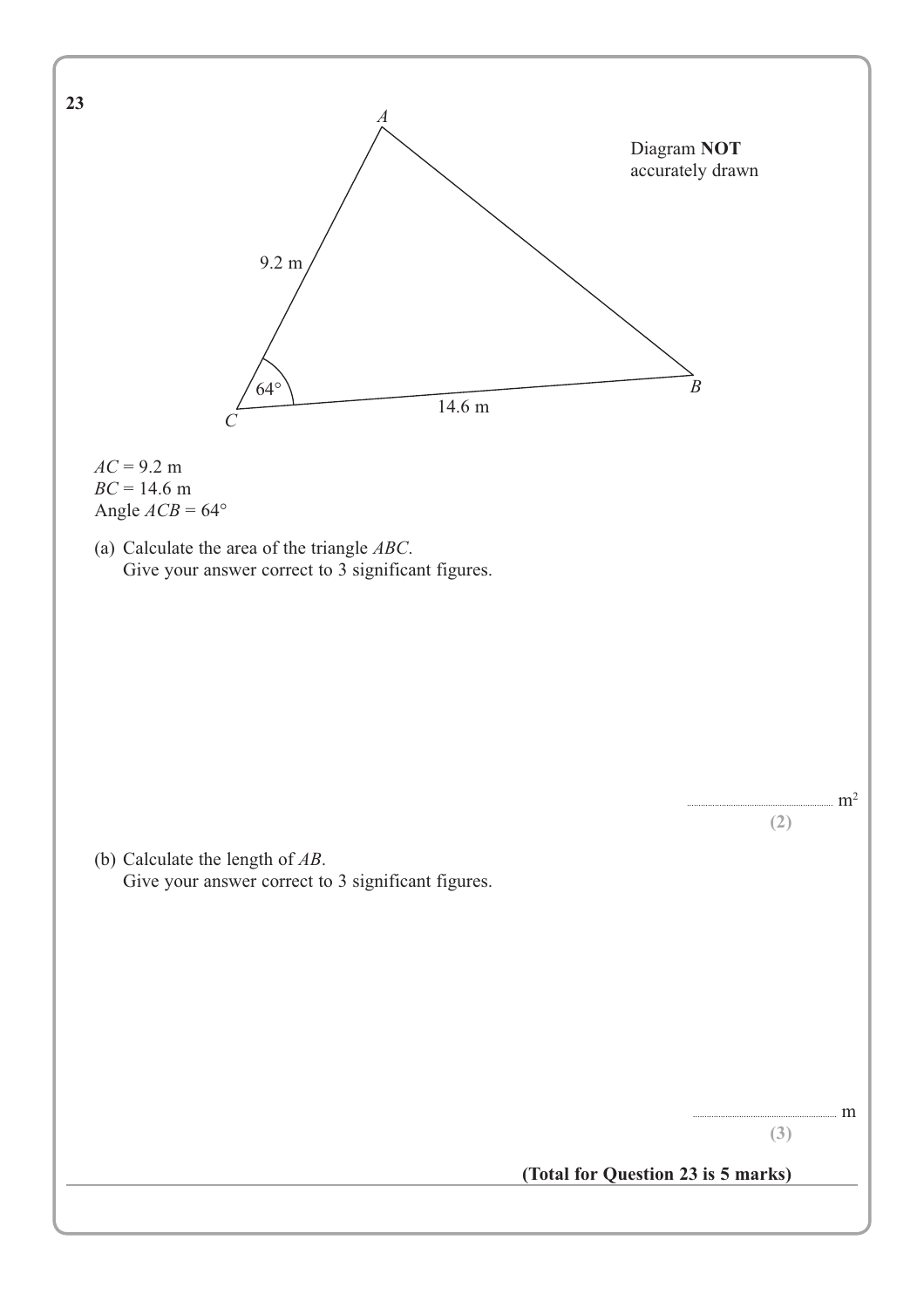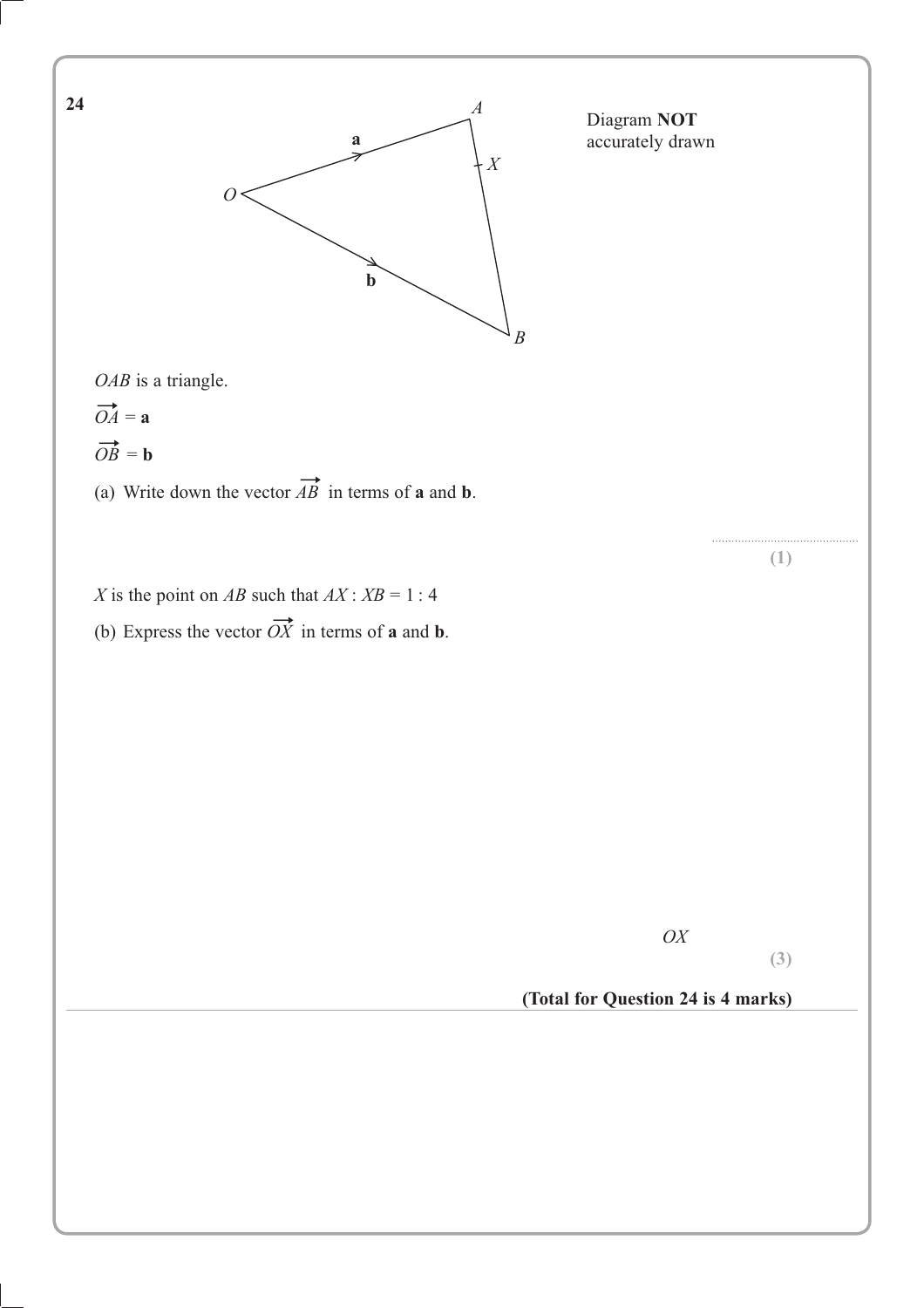